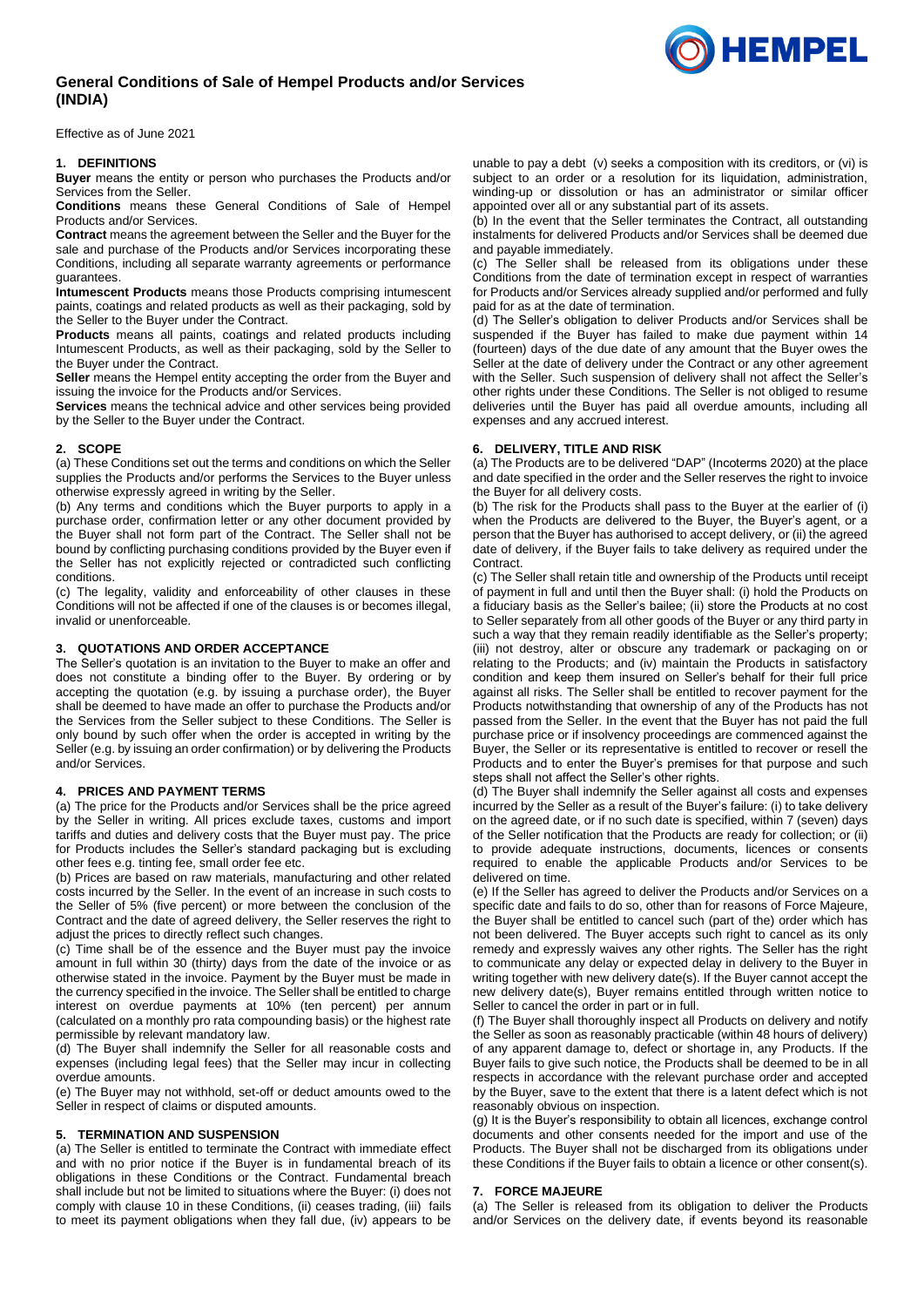

control prevent the Seller from performing its obligations (Force Majeure). Should such events continue to prevent the Seller from performing its obligations for 60 (sixty) consecutive days, either party may cancel the Contract.

(b) The Seller may withhold, reduce or suspend delivery of the Products and/or Services to reasonably allocate its supply capacity between the Buyer and its other customers if Force Majeure prevents the Seller from delivering all the Products and/or Services and fully complying with orders from its other customers. In such event, the Buyer is entitled to cancel the undelivered order(s). This clause sets out the only remedies available to the Parties in the event of Force Majeure.

#### **8. THE SELLER'S WARRANTY AND LIMITATIONS OF LIABILITY** *The Seller's Liability for the Products*

(a) In the event that a separate stand-alone Seller warranty for the Product forms part of or is issued in connection with the Contract by the Seller, then to the extent that a conflict exists between it and these Conditions, then the relevant terms of such stand-alone Seller warranty shall apply to the exclusion of this clause.

(b) The Seller warrants that as at delivery and for the earlier of a period of 12 (twelve) months from the date of delivery or the expiration of the applicable shelf life, each Product will conform to the applicable Product Data Sheet and/or specification as at delivery and the Seller shall have no other liability under this Contract (express or implied), in tort or otherwise for the quality, performance, merchantability or fitness for any purpose of the Products.

(c) The Seller's warranty does not include defects or damage that occurs in areas that are not reasonably accessible through ordinary means of repair because of their shape or location. Nor does the Seller's warranty include damage which is caused by mechanical damage, welding or other heating, bacterial attack, pollution, electromechanical actions, damage during repair, deterioration beneath applied coatings or friction, except for ordinary wear and tear. The Seller is only liable under this warranty, if the Buyer (or where relevant, its subcontractor) has:

(i) prepared all surfaces before coating, coated the object correctly and maintained them after coating, all in accordance with the Product specifications and any guidance issued by Seller,

(ii) transported, stored, handled and used the Products in accordance with all information given to the Buyer by the Seller and any international customs of the trade,

(iii) made a written claim documenting the alleged defect in or damage to the Products within 10 (ten) days of the date when the Buyer first became aware or could reasonably have become aware of the defect or the damage,

(iv) allowed the Seller reasonable time and access to inspect the Products, the area of their application and allows the Seller to inspect any maintenance or other relevant records (which the Buyer must keep in accordance with good practice),

(v) complied with its obligations under these Conditions, including making timely payment of the purchase price, and

(vi) stopped using the Products as soon as the Buyer detected or could have detected the defect.

(d) For Intumescent Products, the Seller shall not be liable for breach of the warranty in this clause 8 if the applicable non-conformity arises:

(i) because the Buyer alters the relevant Intumescent Product, or mixes or uses it in conjunction with any unapproved substance,

(ii) in whole or in part, due to wilful damage, abnormal or highly variable environmental conditions; or

(iii) in whole or in part, due to any negligence, misuse of the relevant Intumescent Product, inadequate specification of coating thickness and/or critical/limiting temperature or inadequate or inappropriate surface preparation or coating application by any person other than the Seller or its agents.

(e) In the event of a breach of warranty under this clause 8, the Seller must at its own option, either replace the Product or refund the price of the defective Product in full. The Buyer is not entitled to any other remedy. The Seller may suspend subsequent deliveries of the Products or postpone corresponding dates of delivery accordingly until the validity of the Buyer's claim has been finally determined.

# *The Seller's Liability for Services*

(f) The Seller is only liable for technical advice, instructions and other information about the use of the Products or other services provided by the Seller or its representative if the Buyer can demonstrate that (i) the Seller has given the advice or services negligently in light of the information, equipment and knowledge available to the Seller at the time, and (ii) that the Buyer has suffered direct loss as a result.

### *The Seller's Liability for Services for Intumescent Products*

(g) The Seller shall have no liability for any advice or other service the Seller (or any of its employees, agents and sub-contractors) provides in relation to any Intumescent Product(s) for which the Buyer has not paid separately from any other Intumescent Product or Service, such free advice or service to be provided at the Seller's discretion and not to be relied upon by the Buyer.

(h) The Seller shall only be liable if such advice or service has been given negligently taking into account the information, equipment and knowledge readily available to the Seller at the time (including that provided by the Buyer), but the Buyer expressly acknowledges that the Intumescent Products may be used for uses outside of the scope of the Seller's knowledge or expertise; variations in environment, changes in procedures or use, or the extrapolation of data may cause unsatisfactory results; and that the Intumescent Products are intended for use by buyers having relevant skill and know-how in the proper use of such type of products.

#### *Limitation of Liability*

(i) The Seller's liability to the Buyer shall not exceed the invoiced price for the Products and/or Services, except that in respect of Intumescent Products (and related Services) only, if the remedies available under clause 8(e) are unenforceable under applicable law, Seller's liability shall in no event, exceed 2 (two) times the invoiced price.

(j) The Seller shall not be liable for any loss of profit or earnings, loss of time, loss of goodwill or loss of use of vessels, machinery or equipment. In no circumstances shall the Seller be liable for any special or consequential/indirect loss or damage whatsoever.

(k) The Seller shall not be liable for any infringement of a third party's intellectual property rights caused by the Buyer's use of the Products.

(l) Any exclusions or limitations of liability under these Conditions in favour of the Seller are agreed to be extended for the benefit of all companies and/or individuals within the Hempel Group.

(m) Subject to applicable law as regards liability for personal injury and death, the Buyer shall have no claim against the Seller, in contract or in tort, in relation to anything performed or delivered under the Contract unless the Seller has been notified in writing of such claims within 24 (twenty-four) months of delivery.

# **9. INTELLECTUAL PROPERTY RIGHTS**

The Seller (or Hempel A/S) is and remains the owner of all intellectual property rights related to the Products and/or Services, including knowhow, patents, patent applications, inventions, trademarks, technical information, documentation, data as well as any copyright relating hereto. The Buyer does not acquire any rights to any intellectual property rights or other deliverables specifically developed by Seller to fulfil the Contract, such rights shall remain the exclusive property of the Seller (or Hempel A/S) and the Buyer shall never have any right, title or claim upon the same or any part thereof and shall not copy or replicate any of the Products.

Notwithstanding the purchase of the Products by the Buyer, the Buyer shall not without the prior written consent of the Seller: (i) alter the labelling or packaging of any of the Products displaying the Seller (or Hempel A/S) trademarks; (ii) make any alteration to the Products; (iii) alter, deface or remove in any manner any reference to the Seller (or Hempel A/S) trademarks, any reference to the Seller or any other name attached or affixed to the Products or its packaging or labelling, (iv) at any time during or after the termination of the Contract adopt, use or permit the use, or register any trademark similar to the Seller (or Hempel  $A/S$ ).

# <span id="page-1-0"></span>**10. COMPLIANCE, EXPORT CONTROL AND SANCTIONS**

The Buyer undertakes that it is and shall in connection with this Contract, remain in compliance with applicable laws and regulations, including but not limited to those relating to anti-bribery and corruption, and sanctions provisions and export control regulations of the UN, US, UK and EU. If the Buyer is in breach of this clause 10, the Seller is entitled to either suspend or terminate the Contract at no liability or cost to the Seller.

#### **11. MISCELLANEOUS**

(a) The Buyer may not assign its rights and obligations under the Contract.

(b) The Contract establishes neither a partnership nor a joint venture between the Seller and the Buyer, and neither of the parties shall be construed as partner or other business associate of the other.

(c) A waiver of any right or remedy under this Contract shall only be effective if given in writing and shall not be deemed a waiver of any subsequent breach or default.

(d) A person who is not party to this Contract shall derive no benefits and shall have no rights under any applicable mandatory law, to enforce any term of this Contract.

#### **12. CHOICE OF LAW AND JURISDICTION**